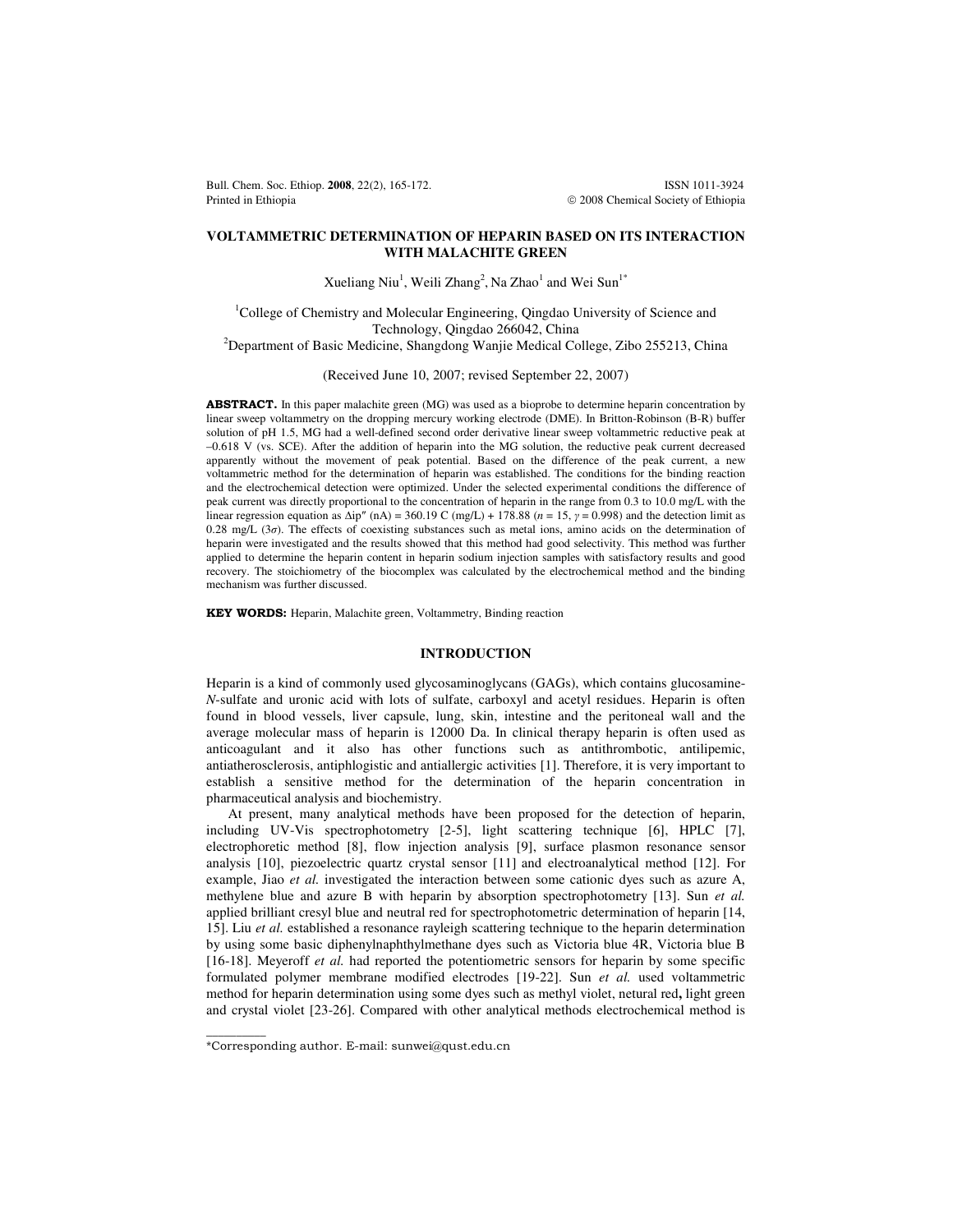### Xueliang Niu et al.

useful with the advantages of higher sensitivity, wider liner range, faster response and cheaper instruments. Since the electrochemical reaction occurs at the electrode surface, the measurement need small amounts of samples and this method has received more attentions in bioanalytical chemistry recently.

In this paper, a triphenylmethane cationic dye of malachite green (MG) was selected to investigate the interaction with heparin by linear sweep voltammetry. MG is commonly used as an effect additive for the treatment of external fungal and protozoan infections of fish. But MG has the potential of carcinogenicity and terotogenicity. So it is important to investigate the interaction of MG with biomacromolecules. MG had been used as the electrochemical probe for the determination of DNA [27]. But no reports had been proposed by electrochemical method with MG for the study of heparin to our knowledge. The molecular structure of MG is shown in Figure 1. The experimental results showed that it could strongly interact with heparin by electrostatic force and an electroinactive supramolecular complex was formed, which resulted in the decrease of the voltammetric response of MG. The optimal conditions were selected and based on the decrease of peak currents of MG, a determination method for heparin by linear sweep voltammetry was further developed.



Figure 1. The molecular structural formula of malachite green (MG).

# **EXPERIMENTAL**

#### *Apparatus*

All the linear sweep voltammetric experiments were carried out on a model JP-303 polarographic analyzer (Chengdu Apparatus Factory, China) with the traditional three-electrode system consisting of a dropping mercury electrode (DME) as working electrode, a saturated calomel electrode (SCE) as reference electrode and a platinum wire electrode as auxiliary electrode. UV-Vis absorption spectra were recorded by a Cary 50 probe spectrophotometer (Varian, Australia). All the values of pH were measured by a pHS-25 acidimeter (Shanghai Leici Instrument Factory, China). The experiments were carried out at  $25 \pm 1$  °C.

### *Reagents*

Malachite green (MG, Shanghai Xinzhong Chemical Plant, China) and heparin sodium (140 IU/mg, Shanghai Chemical Reagent Company, China) were used as received without further purification. A 1.0 mg/mL stock solution of heparin was prepared in water and stored at 4 ºC. The working solutions were obtained by diluting the stock solution with water. The heparin sodium injection samples were purchased from Tianjing Biochemical Pharmaceutical Factory of China (20031003) with the specified amount of heparin as 12500 IU/2 mL. A 0.2 M Britton-Robinson (B-R) buffer solution was used to control the pH of the tested solutions. All the reagents used were of analytical reagent grade and doubly distilled water was used throughout.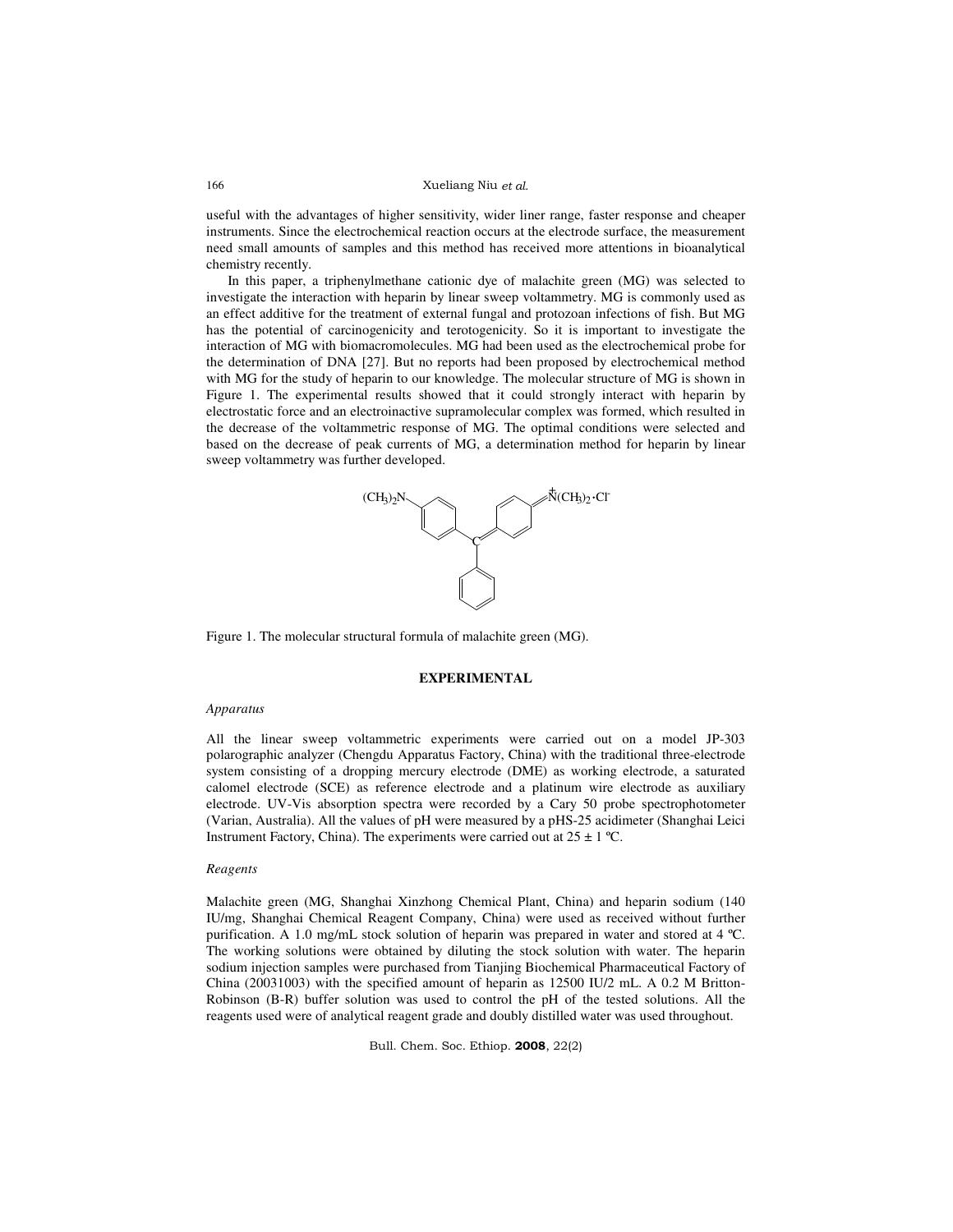167

#### *Procedure*

Into a dry 10.0 mL colorimetric tube, solutions were added in the following order: 1.0 mL of pH 1.5 B-R buffer, 4.0 mL of 1.0 x  $10<sup>4</sup>$  M MG and an appropriate amount of heparin solution. The mixtures were diluted to the mark with water and mixed homogeneously. After reacted at 25 ºC for 30 min, the linear sweep voltammetric curves were recorded in the potential range of 0 to -800 mV. The peak currents at -0.618 V (vs. SCE) were measured with  $ip_0$ " for the reagent blank and ip" for the heparin-MG reaction solution. The difference of peak current ( $\Delta i p'' = i p_0''$  ip″) was used to detect the concentration of heparin.

## **RESULTS AND DISCUSSION**

### *UV-Vis absorption spectra*

The UV-Vis asorption spectra of MG and its mixture with heparin were recorded in the range of 300-700 nm. As shown in Figure 2, MG had three absorption peaks with wavelengths at 318 nm, 428 nm and 615 nm, respectively, in pH 1.5 B-R buffer solution (curve 1). After mixing heparin with MG, the absorbance at 615 nm decreased (curve 2 and 3) and no new absorption peaks appeared in the wavelength range. The more the heparin added, the greater the absorbance decreased, which indicated that MG had interacted with heparin in the mixed solution.



Figure 2. UV-Vis absorption spectra of MG interaction with heparin. 1. pH 1.5 B-R + 4.0  $x 10^{-5}$  M MG; 2. 1 + 20.0 mg/L heparin; 3. 1 + 50.0 mg/L heparin.

#### *Second order derivative linear sweep voltammogram*

Figure 3 showed the typical second order derivative linear sweep voltammetric curves of the heparin-MG reaction system. Curve 1 was the voltammogram of B-R buffer solution without any voltammetric peaks. Curve 2 was the voltammogram of MG solution, it had a well-defined voltammetric reductive peak at -0.618 V (vs. SCE), which was due to the reduction of MG on the mercury electrode. Curve 3-5 were the voltammograms of the mixture of heparin with MG. Owing to the interaction of heparin with MG, the concentration of free MG in solution was decreased, so the reductive peak current decreased correspondingly. The more the heparin added, the higher the peak current decreased. The difference of peak current was proportional to the concentration of heparin, which could be further used for the detection of heparin.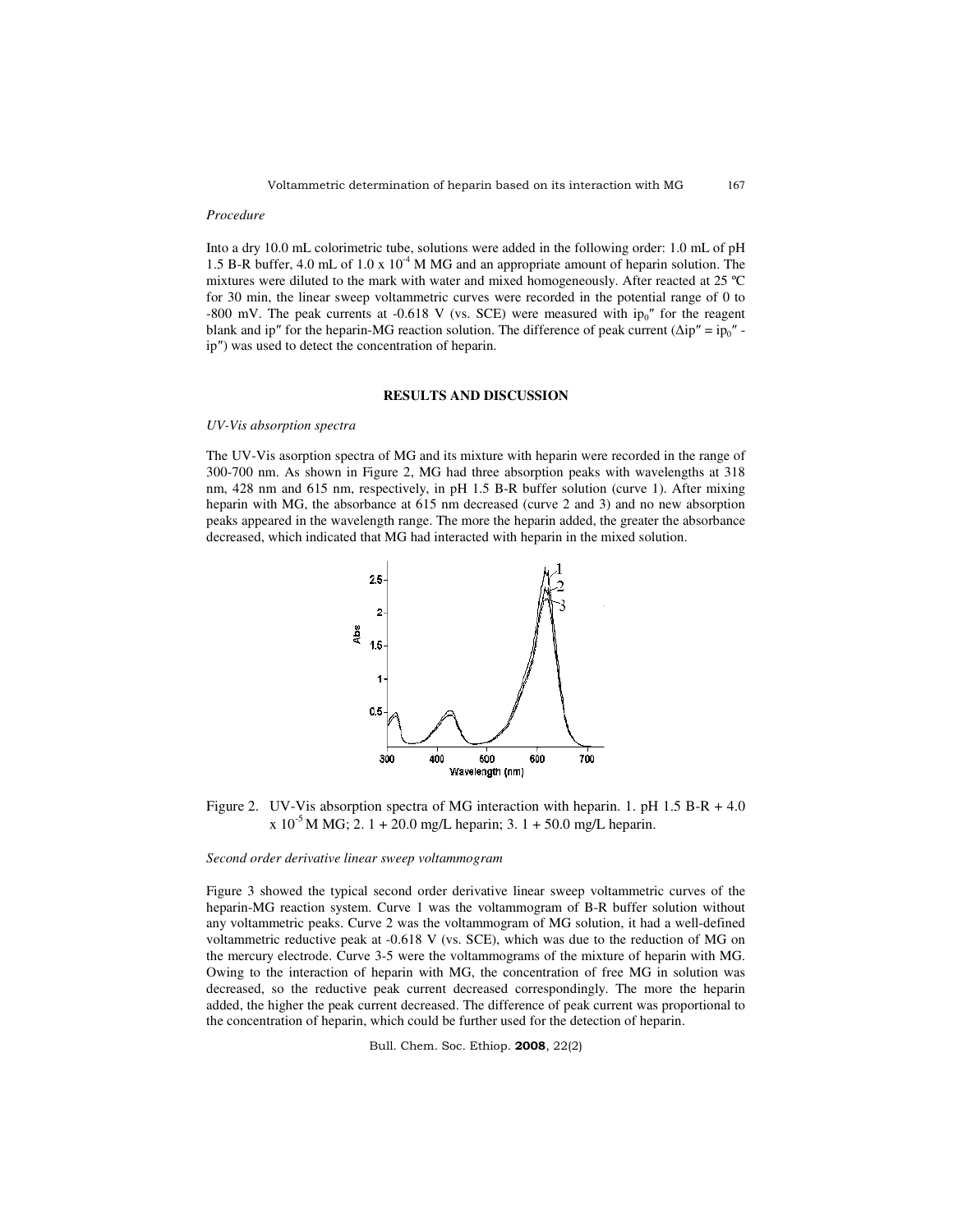Xueliang Niu et al.



Figure 3. Second order derivative linear sweep voltammetric curves of MG-heparin interaction system. Reaction condition: 1. pH 1.5 B-R; 2.  $1 + 4.0 \times 10^{-5}$  M MG; 3.  $2 + 2.0$  mg/L heparin; 4. 2 + 5.0 mg/Lheparin; 5. 2 + 10.0 mg/Lheparin.

The relationships of reductive peak current with the scan rate were examined in the absence and presence of heparin and the plots were showed in Figure 4. It can be seen that regardless of whether heparin was present or not, the reductive peak current obtained from the MG and MGheparin reaction solution showed linear dependence on the square root of the scan rate, which indicated that, the electrode process was all controlled by diffusion mass transport of the electroactive species to the mercury electrode in the absence and presence of heparin. The slope of the linear relation of ip" *vs.*  $v^{1/2}$  without heparin, 6.70  $\mu A/(V/s)^{1/2}$ , was more than that with heparin, 3.67  $\mu A/(V/s)^{1/2}$ , indicating that the diffusion coefficient of the free MG was larger than that of MG-heparin complex.



Figure 4. The dependence of the peak current on the square root of the scan rate. Condition: 1. pH 1.5 B-R + 4.0 x  $10^{-5}$  M MG; 2. 1 + 10.0 mg/L heparin.

## *Optimal of general procedure*

The acidity of buffer solution greatly influences the binding reaction of MG with heparin. The dependence of ∆ip″ on the pH of the B-R buffer solution was obtained in the pH range from 1.5 to 6.0. The results indicated that the value of ∆ip″ decreased as the pH increased, so pH 1.5 was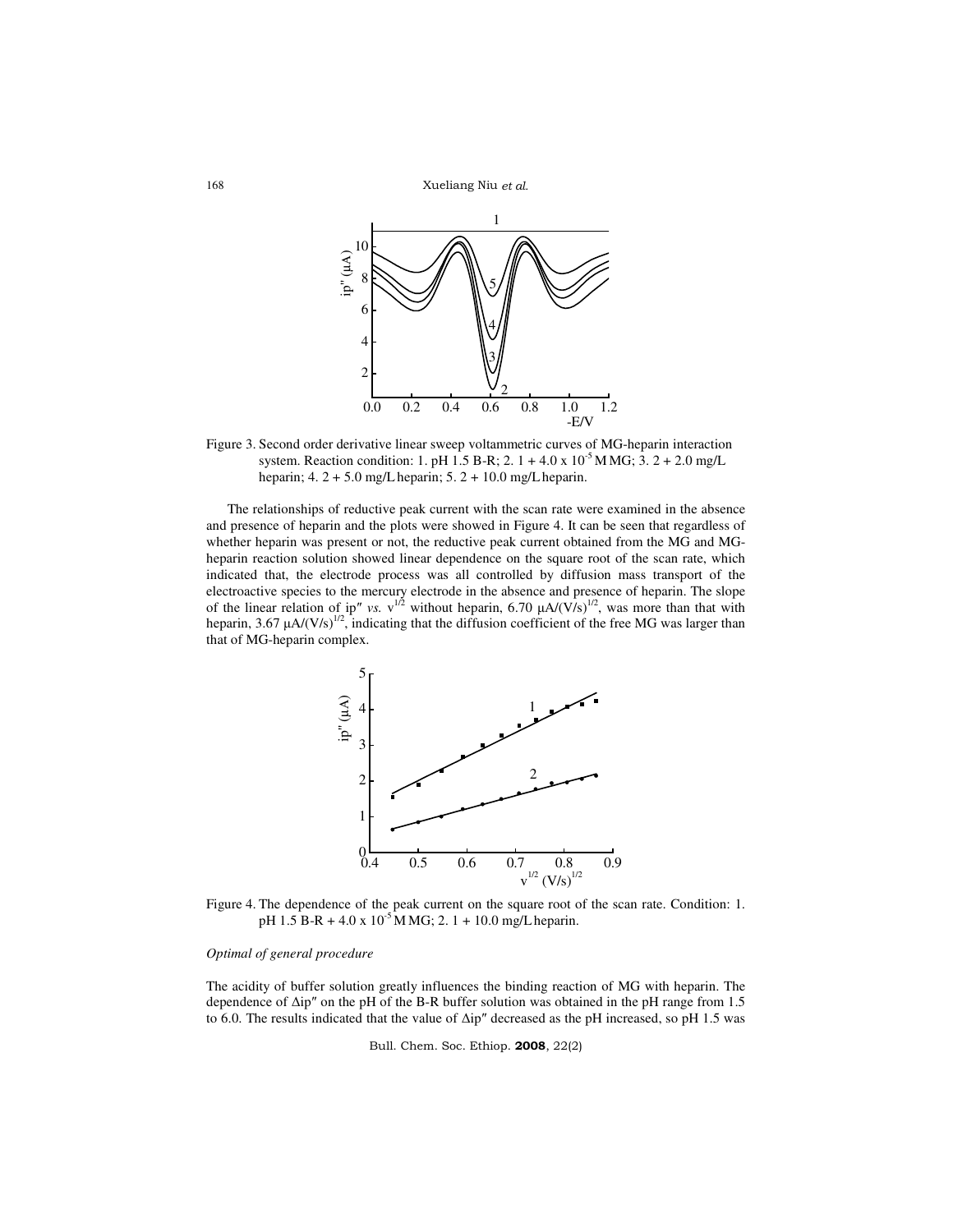169

chosen for the assay. Heparin has linear and negatively charged sugar chains in its molecular structure, which consists of three *O*-sulfate groups, two *N*-sulfate groups and two carboxyl groups per tetrasaccharide unit. Owing to the presence of sulfate and carboxyl groups, it has a high anionic charge density. In the selected pH 1.5 B-R buffer solution, the *O*-sulfate and *N*sulfate groups were completely dissociated and the whole heparin molecule was in negatively charged, while cationic dyes of MG species were in positively charged, therefore they were bound together by electrostatic forces to form a supermolecular complex, which resulted in the decrease of the free concentration of MG in solution and the decrease of the peak current of the heparin-MG reaction solution. And in a final 10 mL volume, 1.0 mL of the B-R buffer was suitable for interaction.

The effect of MG concentration on the difference of peak current was studied with 10.0 mg/L heparin. The results indicated that when the MG concentration was at 4.0 x  $10^{-5}$  M, the difference of peak current reached the maximum. So a final MG concentration of 4.0 x  $10^{-5}$  M was recommended in this paper.

After mixing heparin with MG, the binding reaction occurred rapidly. The difference of peak currents reached the maximum within 30 min and remained unchanged for at least 2 hours. Therefore, this system gave enough time for routine measurement.

The effect of reaction temperature on the difference of peak current was tested at 15, 25, 30, 35, and 40 ºC, respectively. The results showed that there were no obvious differences among them and 25 ºC was used throughout.

The scanning rate and the mercury drop standing time of the instrument for the assay were studied. The peak current reached its maximum at  $650$  mV/s, so  $650$  mV/s was selected as the scan rate for detection. The dropping time mercury standing time for the assay was also optimized and selected at 10 s.

### *Calibration curve and detection limit*

Under the optimal conditions, a calibration curve for heparin was obtained between the difference of the peak current and heparin concentration in the range of 0.3 - 10.0 mg/L with the linear regression equation as ∆ip″(nA) = 360.19 C + 178.88 (mg/L) (*n* = 15 γ = 0.998). The detection limit for heparin was calculated as 0.28 mg/L with the equation of  $LOD = 3S_0/S$ , where 3 is the factor at the 99 % confidence level,  $S_0$  is the standard deviation of the black measurement, and S is the slope of the calibration curve.

The comparison between the results of this paper and some reported papers for the determination of heparin was shown in Table 1. Although the sensitivity of this method was not higher than that of resonance Rayleigh scattering technique, it could be seen that this method had a preferable detection limit and linear range. Therefore this method was valuable for routine measurements.

| Method                                    | Linear range $(mg/L)$ | $LOD$ (mg/L) | Reference  |
|-------------------------------------------|-----------------------|--------------|------------|
| Surface plasmon resonance sensor analysis | 1.26-12.6             | 1.26         | [10]       |
| Spectrophotometry                         | $0.6 - 6.0$           | 0.173        | [14]       |
| Resonance Rayleigh scattering technique   | $0 - 0.4$             | 0.00335      | [16]       |
|                                           | $0.2 - 4.0$           | 0.072        | [23]       |
|                                           | $2.0 - 10.0$          | 1.34         | [24]       |
| Linear sweep voltammetry                  | $0.8 - 20.0$          | 0.28         | [25]       |
|                                           | $0.1 - 8.0$           | 0.50         | [26]       |
| This method                               | $0.3 - 10.0$          | 0.28         | This paper |

Table 1. Comparison of linear range and limit of detection of this method with other reported methods.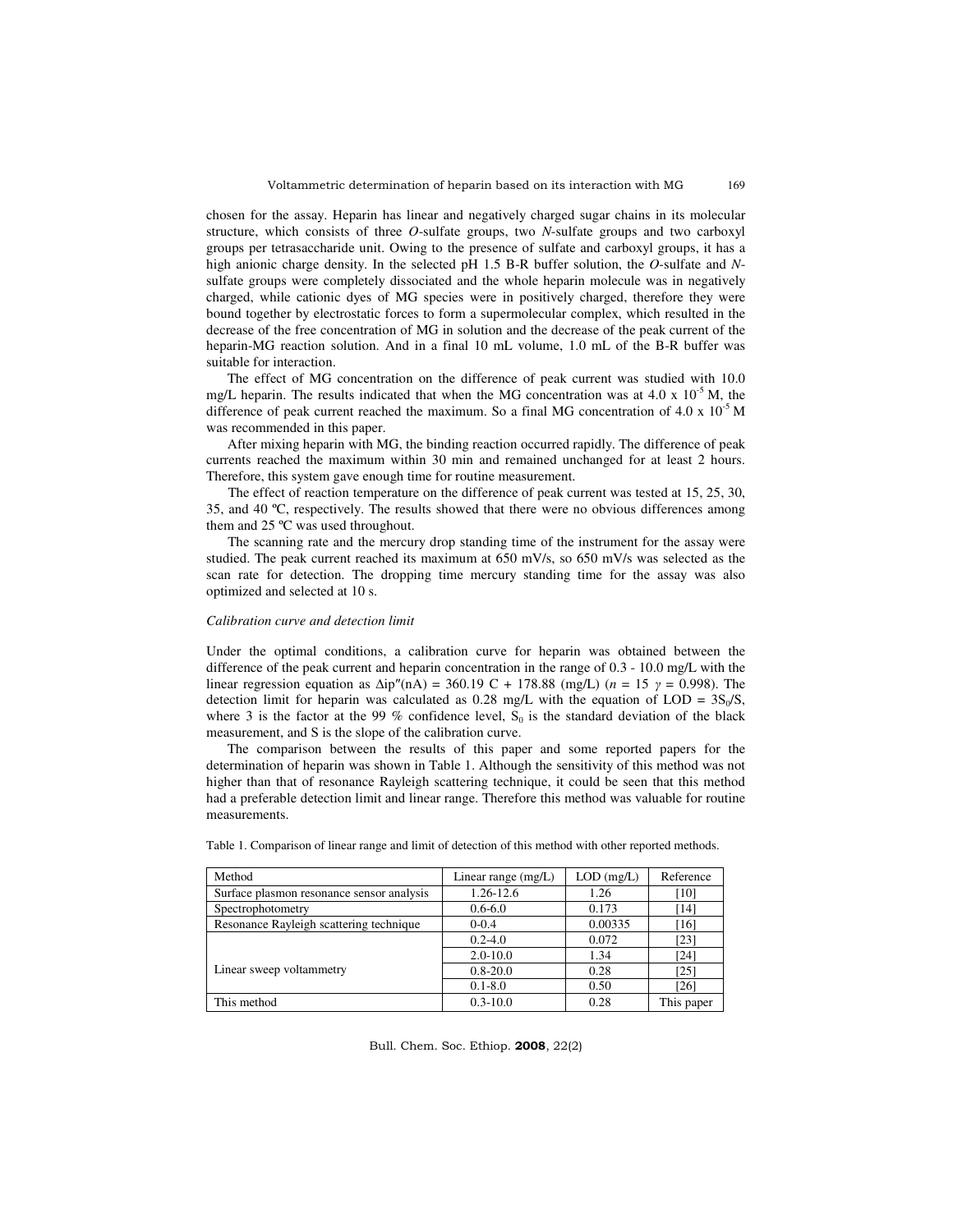### Xueliang Niu et al.

### *Effect of coexisting substances*

The effect of foreign substances such as metal ions, amino acids, glucose, etc. on the determination of 10.0 mg/L heparin was tested. As shown in Table 2, most of the cations and amino acids had little influences on the determination of heparin. But some ionic surfactants such as cetyltrimethylammonium bromide (CTAB), sodium dodecyl sulfate (SDS), βcyclodextrin (β-CD) and bovine hemoglobin (BHb) showed great influences on the interaction, which may be caused by the absorption of them on the surface of mercury electrode.

|  |  |  | Table 2. Influence of coexisting substances on the determination of 10.0 mg/L heparin. |  |  |
|--|--|--|----------------------------------------------------------------------------------------|--|--|
|  |  |  |                                                                                        |  |  |

| Coexisting  | Concentration | Relative error     | Coexisting                  | Concentration | Relative error     |
|-------------|---------------|--------------------|-----------------------------|---------------|--------------------|
| substance   | (mg/L)        | $\Delta i p''$ (%) | substance                   | (mg/L)        | $\Delta i p''(\%)$ |
| Glycine     | 10.0          | 0.48               | $Cu2+$                      | 0.64          | $-2.96$            |
| L-Serine    | 10.0          | 2.75               | $Ba^{2+}$                   | 1.37          | 2.04               |
| L-Arginine  | 10.0          | $-0.31$            | $Ni2+$                      | 0.59          | 4.06               |
| L-Leucine   | 10.0          | 3.07               | $Mg^{2+}$                   | 0.24          | $-2.50$            |
| L-Valine    | 10.0          | 0.59               | $Hg^{2+}$                   | 2.00          | 1.68               |
| L-Glutamine | 10.0          | 0.59               | $\overline{\text{Co}^{2+}}$ | 0.59          | 2.86               |
| Citric acid | 10.0          | $-1.56$            | $Ph^{2+}$                   | 2.07          | $-1.61$            |
| Glucose     | 10.0          | 2.37               | <b>CTAB</b>                 | 3.64          | $-67.01$           |
| <b>DNA</b>  | 10.0          | $-0.23$            | $\beta$ -CD                 | 1.14          | $-181.83$          |
| <b>SDS</b>  | $1.0 \%$      | $-7.88$            | <b>BHb</b>                  | 64.50         | $-89.00$           |

*Sample determination and recovery test* 

The procedure for sample determination was as follows: a 1.00 mL portion of heparin sodium injection solution was transferred into a 1000 mL calibrated flask and was diluted to the mark with water. A 0.5 mL amount of the diluted solution was used in the general procedure. The results of determination and recovery test were listed in Table 3 and Table 4. It can be seen that this linear sweep voltammetric method was practical and reliable for the sample determination.

Table 3. Results of the determination of heparin in heparin sodium injection.

| Sample   |      |      |      | Single determination (IU/mL) | Average | <b>RSD</b> | Specified       |         |  |
|----------|------|------|------|------------------------------|---------|------------|-----------------|---------|--|
| No.      |      |      |      |                              |         | (IU/mL)    | $\mathscr{C}_o$ | (IU/mL) |  |
| 20031003 | 6318 | 6424 | 6682 | 6389                         | 6602    | 6483       | า วา<br>ر . ے   | 6250    |  |

Table 4. Recovery test of the determination of heparin in samples.

| Sample   | Original | Added | Single determination (mg/L) |       |       |       |       | Averaged | Recovery        |
|----------|----------|-------|-----------------------------|-------|-------|-------|-------|----------|-----------------|
| No.      | (mg/L)   | mg/L  |                             |       |       |       |       | (mg/L)   | $\mathscr{O}_0$ |
| 20031003 | 2.026    | .000  | 3.174                       | 2.982 | 2.949 | 2.896 | 3.102 | 3.021    | 99.45           |

*Determination of the stoichiometry of heparin-MG complex* 

To determine the composition of the supermolecular complex and the equilibrium constant, the following method was used [28], which was assumed that MG and heparin only formed a single complex heparin-mMG. The binding number (m) and the equilibrium constant (β*<sup>s</sup>* ) of the binding reaction could be deduced from the following equations:

Bull. Chem. Soc. Ethiop. 2008, 22(2)

### 170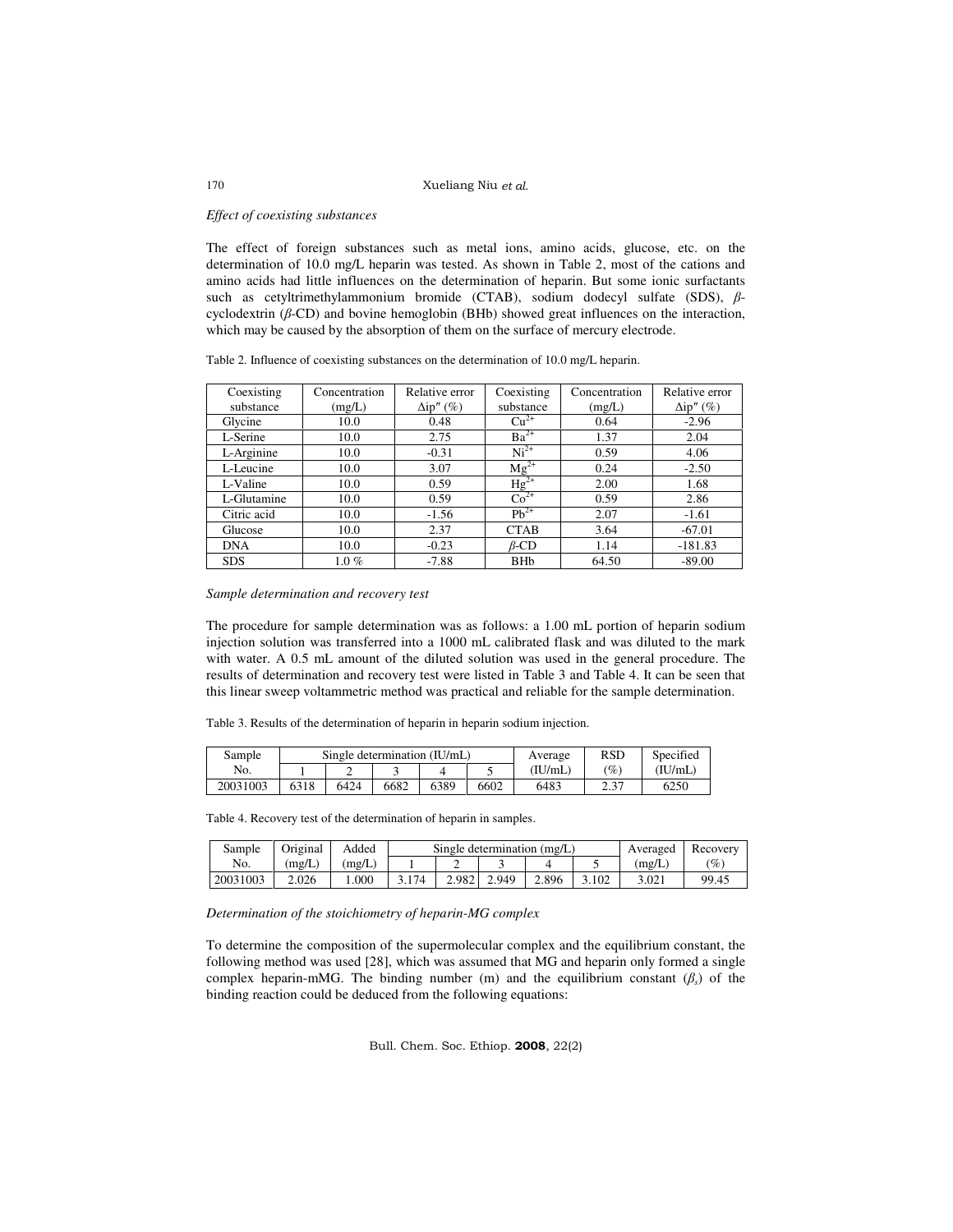$Heparin + mMG \leftrightarrow Heparin-mMG$  (1)

The equilibrium constant could be obtained:

$$
\beta_5 = \frac{\text{[Heparin-}mMG]}{\text{[Heparin]}[\text{MG}]^m} \tag{2}
$$

Because of:

 $\Delta i_{\text{max}} = k C_{\text{Heparin}}$  (3)

$$
\Delta i = k \left[ \text{Heparin} - \text{mMG} \right] \tag{4}
$$

 $[Heparin] + [Heparin - mMG] = C_{Heparin}$  (5)

Therefore:

$$
\Delta i_{\text{max}} - \Delta i = k \left( C_{\text{Heparin}} - \text{[Heparin-mMG]} \right) = k \text{[Heparin]}
$$
 (6)

Introducing equations (2), (4) and (6) gave:

 $\log \left[ \Delta i / (\Delta i_{\text{max}} - \Delta i) \right] = \log \beta_s + m \log \left[ MG \right]$  (7)

Where  $\Delta i$  was the difference of peak current in the presence and absence of heparin,  $\Delta i_{\text{max}}$ corresponded to the maximum of difference of peak current. C<sub>Heparin</sub>, [Heparin], [Heparin-mMG] were corresponding to the total, free and bound concentration of heparin in the solution, respectively.

Figure 5 showed the relationship between ip″ and the concentration of MG as well as  $\Delta i p''(ip_1'' - ip_2'')$  and the concentration of MG. Curve 1 was the relationship of ip" with the concentration of MG., it can be seen that the peak current increased with the increase of the MG concentration. Curve 2 represented the change of ip″ after the addition of 10.0 mg/L heparin on varying the concentration of MG. The peak current was smaller than that of MG, which was due to the interaction of MG with heparin. Curve 3 showed the differences between  $\Delta i p''(ip_1'' - ip_2'')$ and the concentration of MG. From the equation (7) the relation of log  $[\Delta i/(\Delta i_{max} - \Delta i)]$  with log [MG] was calculated with the regression equation as log  $[\Delta i/(\Delta i_{max} - \Delta i)] = 1.87 \log [MG] +$ 9.07. From the intercept and the slope m  $\approx 2$  and  $\beta_s = 1.18 \times 10^9$  were deduced, which indicated that a stable 1:2 complex of heparin-2MG was formed under the selected conditions.



Figure 5. Relationship between ip" and C<sub>MG</sub> (1, 2),  $\Delta$ ip" and C<sub>MG</sub> (3). Condition: 1. C<sub>Heparin</sub> = 0;